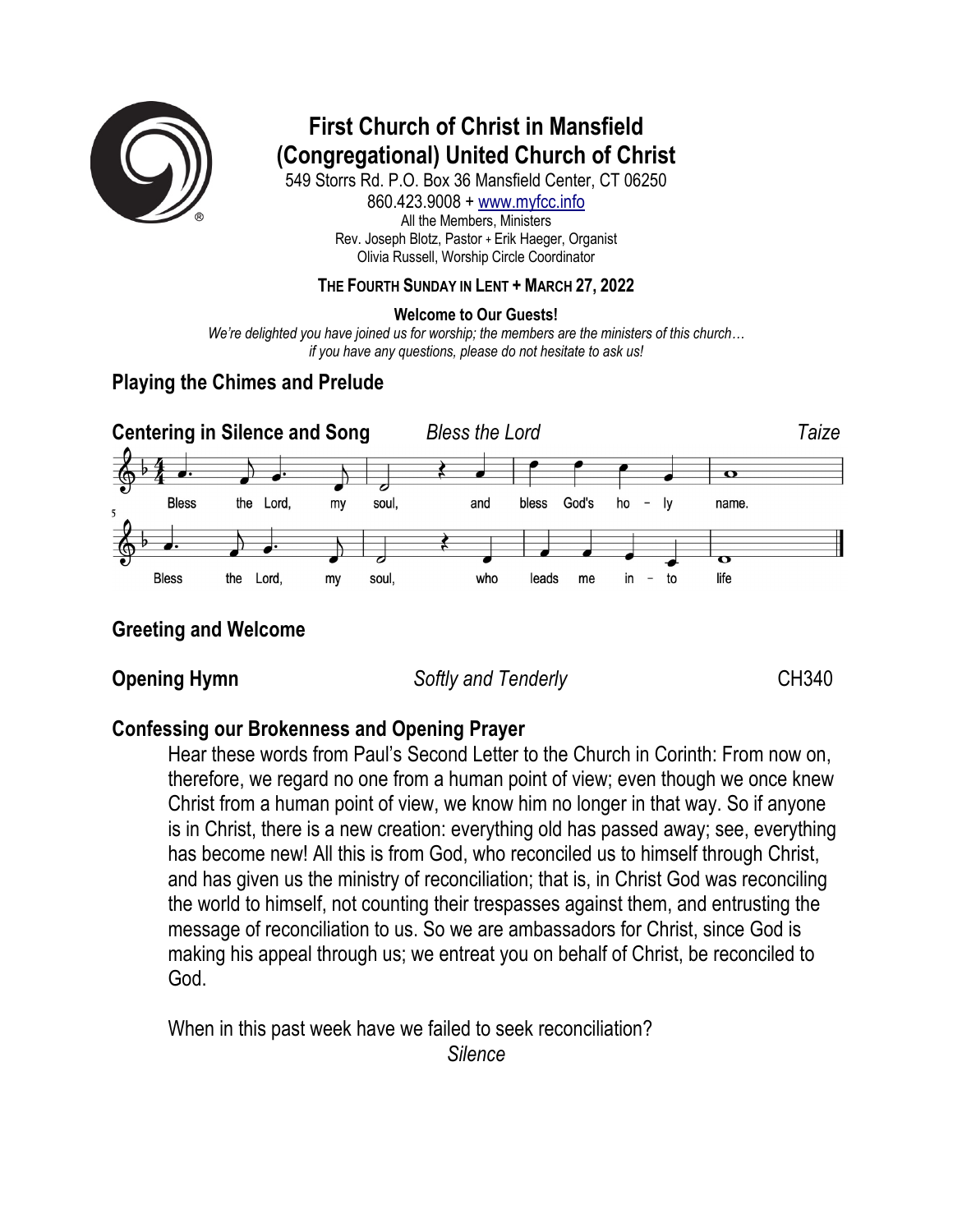**Eternal lover of our wayward race, you open your arms to accept us even before we turn to meet your welcome; you invite us to forgiveness even before our hearts are softened to repentance. Hold before us the image of our humanity made new, that we may live in Jesus Christ, the model and the pioneer of your new creation. Amen.**



### **Hebrew Scripture** Joshua 5:9-12

The LORD said to Joshua, "Today I have rolled away from you the disgrace of Egypt." And so that place is called Gilgal to this day. While the Israelites were camped in Gilgal they kept the Passover in the evening on the fourteenth day of the month in the plains of Jericho. On the day after the passover, on that very day, they ate the produce of the land, unleavened cakes and parched grain. The manna ceased on the day they ate the produce of the land, and the Israelites no longer had manna; they ate the crops of the land of Canaan that year.

### **Psalter** CH739

### **Gospel** Luke 15:1-3; 11b-31

Now all the tax collectors and sinners were coming near to listen to him. And the Pharisees and the scribes were grumbling and saying, "This fellow welcomes sinners and eats with them." So he told them this parable: "There was a man who had two sons. The younger of them said to his father, 'Father, give me the share of the property that will belong to me.' So he divided his property between them. A few days later the younger son gathered all he had and traveled to a distant country, and there he squandered his property in dissolute living. When he had spent everything, a severe famine took place throughout that country, and he began to be in need. So he went and hired himself out to one of the citizens of that country, who sent him to his fields to feed the pigs. He would gladly have filled himself with the pods that the pigs were eating; and no one gave him anything. But when he came to himself he said, 'How many of my father's hired hands have bread enough and to spare, but here I am dying of hunger! I will get up and go to my father, and I will say to him, "Father, I have sinned against heaven and before you; I am no longer worthy to be called your son; treat me like one of your hired hands."' So he set off and went to his father. But while he was still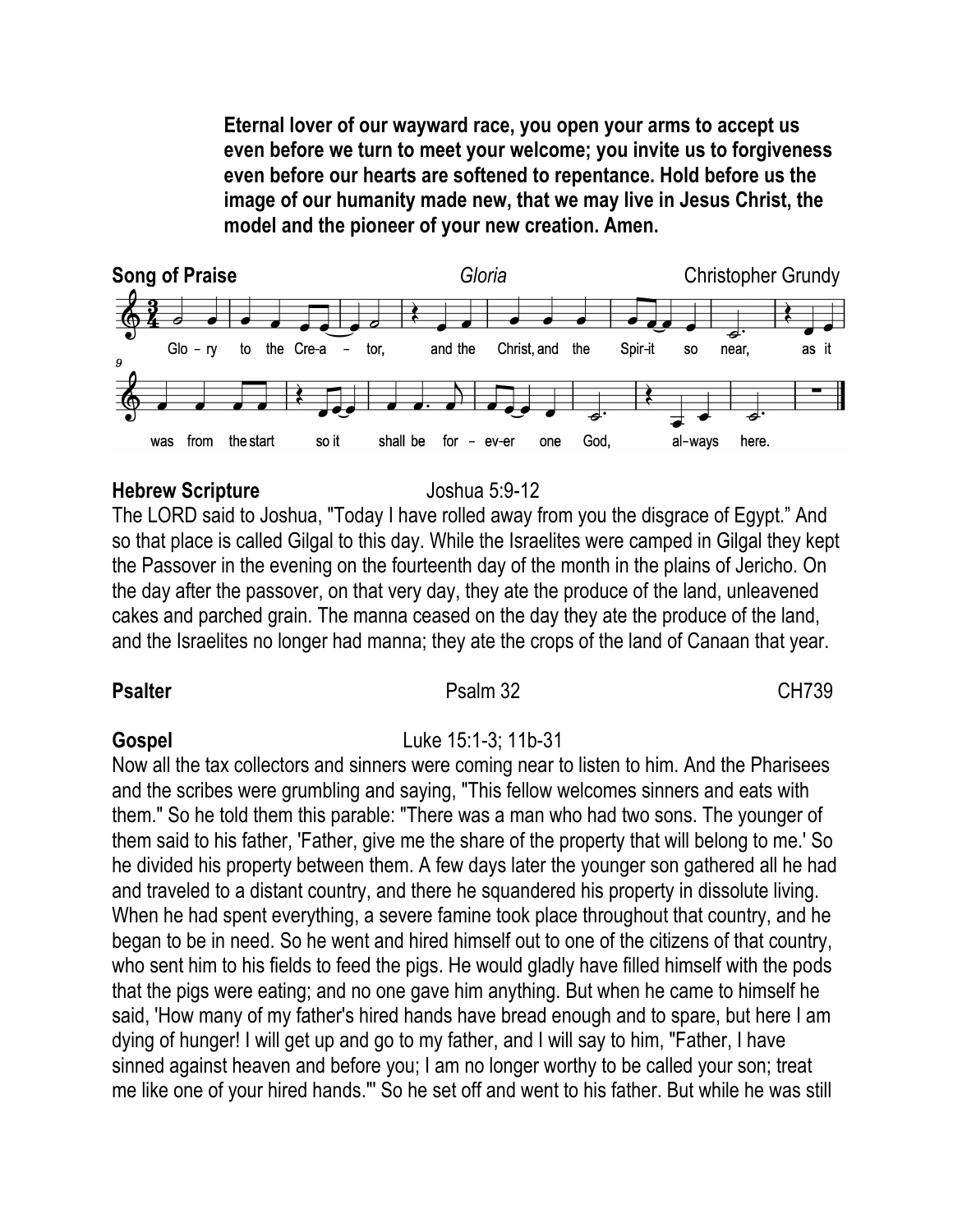far off, his father saw him and was filled with compassion; he ran and put his arms around him and kissed him. Then the son said to him, 'Father, I have sinned against heaven and before you; I am no longer worthy to be called your son.' But the father said to his slaves, 'Quickly, bring out a robe--the best one--and put it on him; put a ring on his finger and sandals on his feet. And get the fatted calf and kill it, and let us eat and celebrate; for this son of mine was dead and is alive again; he was lost and is found!' And they began to celebrate. "Now his elder son was in the field; and when he came and approached the house, he heard music and dancing. He called one of the slaves and asked what was going on. He replied, 'Your brother has come, and your father has killed the fatted calf, because he has got him back safe and sound.' Then he became angry and refused to go in. His father came out and began to plead with him. But he answered his father, 'Listen! For all these years I have been working like a slave for you, and I have never disobeyed your command; yet you have never given me even a young goat so that I might celebrate with my friends. But when this son of yours came back, who has devoured your property with prostitutes, you killed the fatted calf for him!' Then the father said to him, 'Son, you are always with me, and all that is mine is yours. But we had to celebrate and rejoice, because this brother of yours was dead and has come to life; he was lost and has been found.'"

# **Reflection**

# **Prayers of the People and the Prayer of Jesus**

For the Church: that we may be ambassadors of Christ, bringing God's message of compassion, mercy, and salvation to all who are wounded or alienated

For government leaders: that God will give them the wisdom to understand the needs of those they serve and inspire within them fresh ideas to advance the common good

For Peace and an end to warfare: that God will change hearts of those advancing violence, help them to recognize the value and dignity of each person, and open new opportunities for dialogue

For Refugees: that God will guide them safely to find new homes and help them enrich their new communities with their gifts and talents

For all who are ill: that God's renewing love will strengthen and comfort all who are facing surgery or who have been hospitalized

For young people who have run away from their families: that God will protect them from harm and give them the courage to make contact again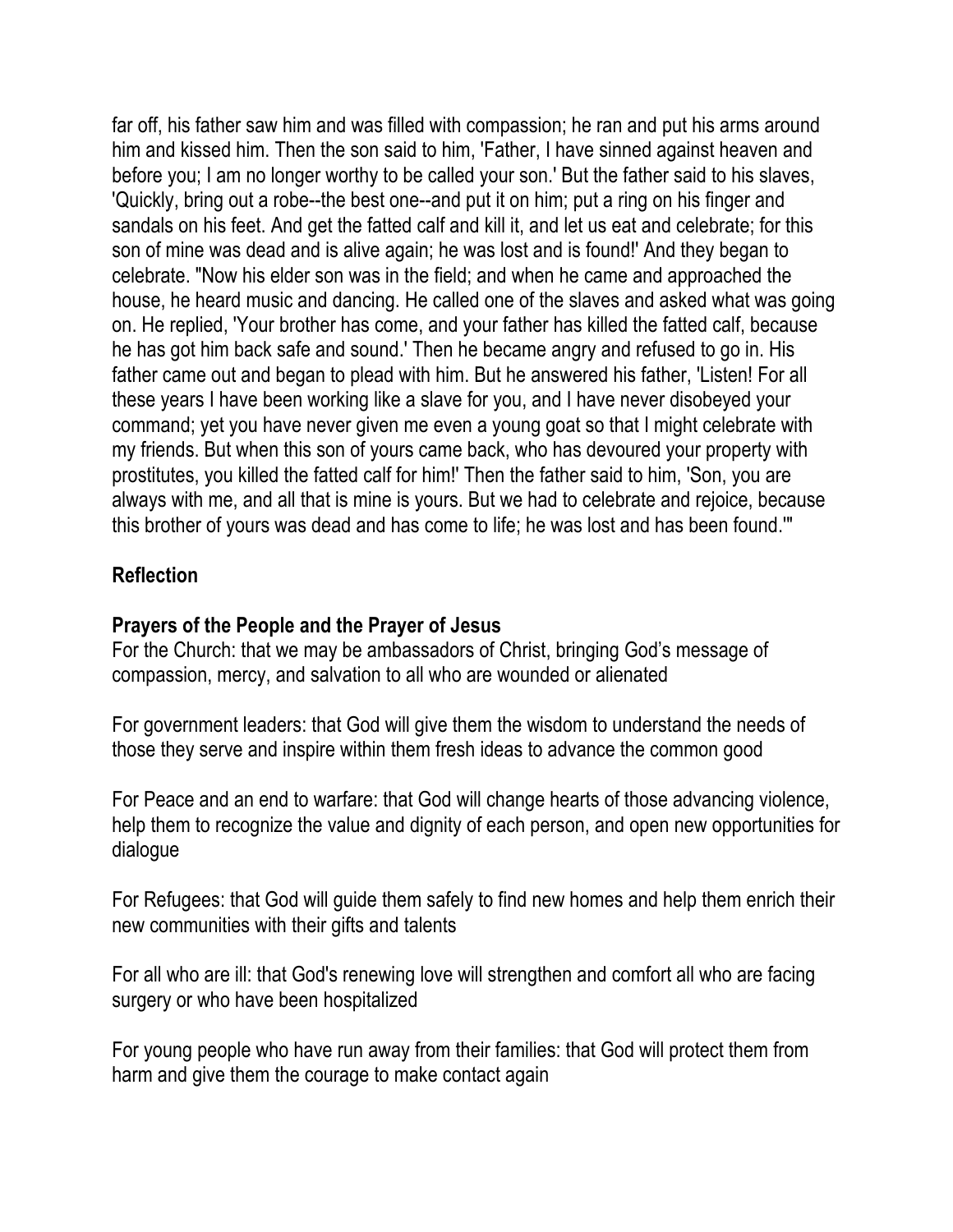For healing within families: that God will heal the wounds of words and actions so that families may work together and support one another

For new understanding: that we may recognize God's love for us is not based on our deeds or achievements but on God's free and generous choice

All this we ask in the name of Jesus, who taught us to call upon you, saying…

*Please pray the Prayer of Jesus in whatever language is most comfortable for you. The following are offered as examples…*

> **Our Father/Mother/Creator, who art in heaven, hallowed be thy name. Thy kingdom come. Thy will be done on earth, as it is in heaven. Give us this day our daily bread, and forgive us our debts/sins/trespasses, as we forgive our debtors/those who sin/trespass against us. And lead us not into temptation, but deliver us from evil. For thine is the kingdom, and the power, and the glory, forever. Amen.**





# **Prayer of Dedication**

**Holy God, we give you thanks for the diverse gifts you have bestowed upon us. Bless us with your Spirit that they may be used to proclaim your good news in word and deed. Amen.**